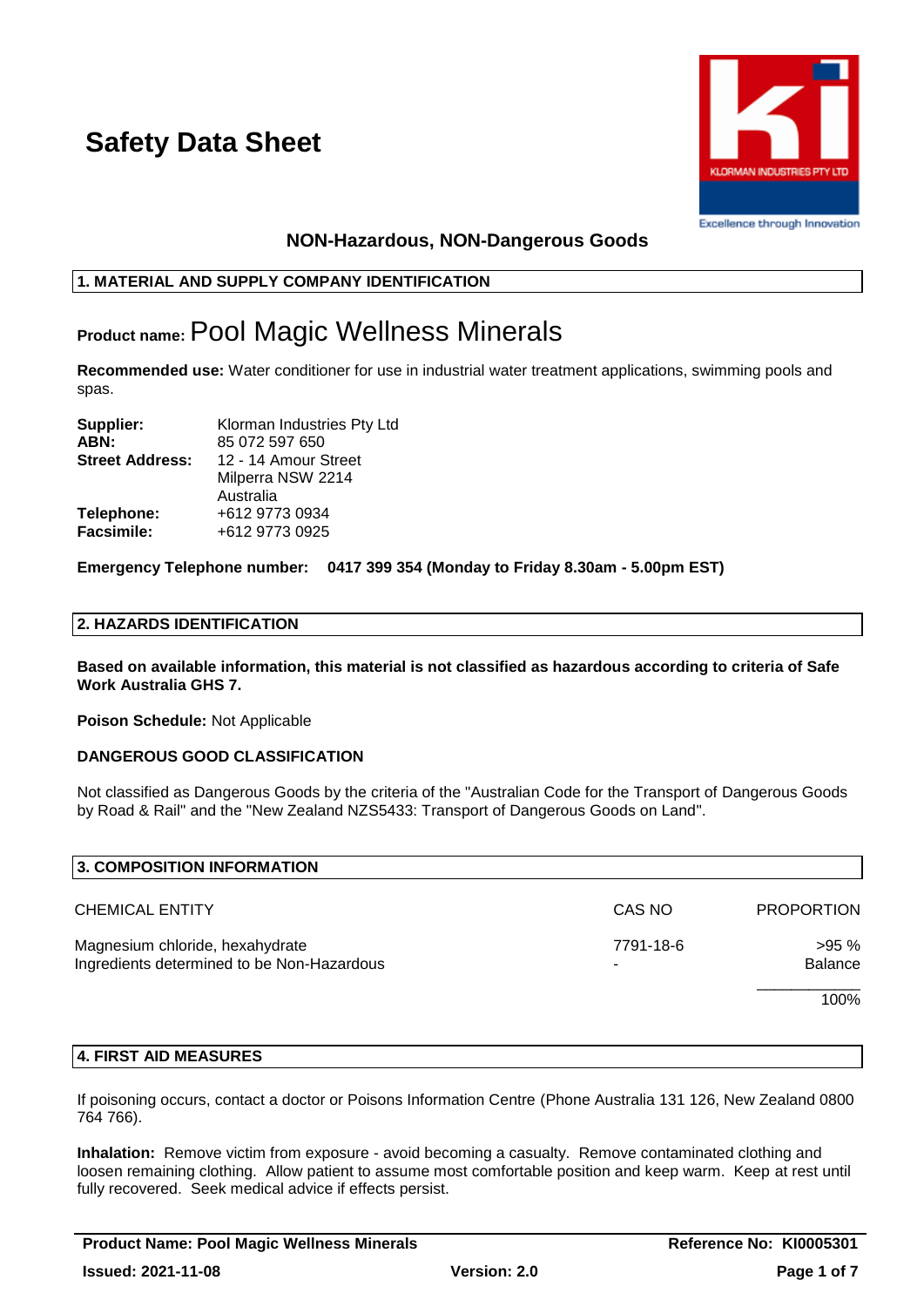

Excellence through Innovation

**Skin Contact:** If skin or hair contact occurs, remove contaminated clothing and flush skin and hair with running water. If swelling, redness, blistering or irritation occurs seek medical assistance.

**Eye contact:** If in eyes wash out immediately with water. In all cases of eye contamination it is a sensible precaution to seek medical advice.

**Ingestion:** Rinse mouth with water. If swallowed, do NOT induce vomiting. Give a glass of water to drink. Never give anything by the mouth to an unconscious patient. If vomiting occurs give further water. Seek medical advice.

**PPE for First Aiders:** Wear safety shoes, overalls, gloves, safety glasses, dust mask. Available information suggests that gloves made from nitrile rubber should be suitable for intermittent contact. However, due to variations in glove construction and local conditions, the user should make a final assessment. Always wash hands before smoking, eating, drinking or using the toilet. Wash contaminated clothing and other protective equipment before storing or re-using.

**Notes to physician:** Treat symptomatically.

## **5. FIRE FIGHTING MEASURES**

**Hazchem Code:** Not applicable.

**Suitable extinguishing media:** If material is involved in a fire use water fog (or if unavailable fine water spray), alcohol resistant foam, standard foam, dry agent (carbon dioxide, dry chemical powder).

**Specific hazards:** Non-combustible material.

**Fire fighting further advice:** Not applicable.

## **6. ACCIDENTAL RELEASE MEASURES**

### **SMALL SPILLS**

Wear protective equipment to prevent skin and eye contamination. Avoid inhalation of vapours or dust. Wipe up with absorbent (clean rag or paper towels). Collect and seal in properly labelled containers or drums for disposal.

### **LARGE SPILLS**

Clear area of all unprotected personnel. Slippery when spilt. Avoid accidents, clean up immediately. Wear protective equipment to prevent skin and eye contamination and the inhalation of dust. Work up wind or increase ventilation. Cover with damp absorbent (inert material, sand or soil). Sweep or vacuum up, but avoid generating dust. Collect and seal in properly labelled containers or drums for disposal. If contamination of crops, sewers or waterways has occurred advise local emergency services.

### **Dangerous Goods - Initial Emergency Response Guide No:** Not applicable

#### **7. HANDLING AND STORAGE**

**Handling:** Avoid eye contact and repeated or prolonged skin contact. Avoid inhalation of dust.

**Storage:** Store in a cool, dry, well-ventilated place and out of direct sunlight. Store away from foodstuffs. Store away from incompatible materials described in Section 10. Store away from sources of heat and/or ignition. Keep container standing upright. Keep containers closed when not in use - check regularly for spills.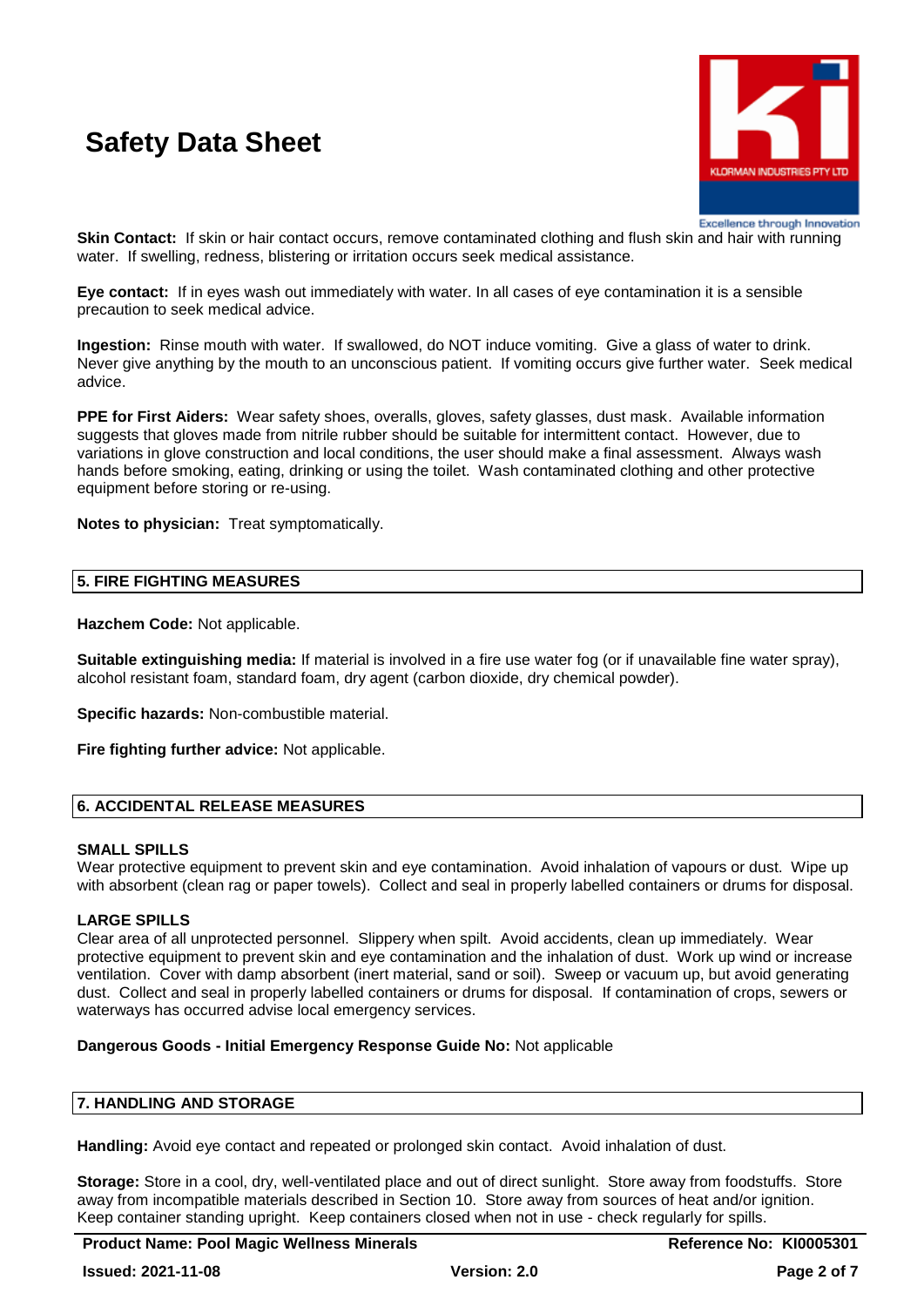

## **8. EXPOSURE CONTROLS / PERSONAL PROTECTION**

### **National occupational exposure limits:**

|                 | TWA |       | STEL   |        | <b>NOTICES</b> |
|-----------------|-----|-------|--------|--------|----------------|
|                 | ppm | mg/m3 | ppm    | mg/m3  |                |
| Inspirable dust | ٠   | 10    | $\sim$ | $\sim$ | ۰.             |

As published by Safe Work Australia.

TWA - The time-weighted average airborne concentration over an eight-hour working day, for a five-day working week over an entire working life.

STEL (Short Term Exposure Limit) - the average airborne concentration over a 15 minute period which should not be exceeded at any time during a normal eight-hour workday.

These Exposure Standards are guides to be used in the control of occupational health hazards. All atmospheric contamination should be kept to as low a level as is workable. These exposure standards should not be used as fine dividing lines between safe and dangerous concentrations of chemicals. They are not a measure of relative toxicity.

If the directions for use on the product label are followed, exposure of individuals using the product should not exceed the above standard. The standard was created for workers who are routinely, potentially exposed during product manufacture.

**Biological Limit Values:** As per the "National Model Regulations for the Control of Workplace Hazardous Substances (Safe Work Australia)" the ingredients in this material do not have a Biological Limit Allocated.

**Engineering Measures:** Ensure ventilation is adequate to maintain air concentrations below Exposure Standards. Use only in well ventilated areas. Avoid generating and inhaling dusts. Use with local exhaust ventilation or while wearing dust mask.

**Personal Protection Equipment:** SAFETY SHOES, OVERALLS, GLOVES, SAFETY GLASSES, DUST MASK.

Personal protective equipment (PPE) must be suitable for the nature of the work and any hazard associated with the work as identified by the risk assessment conducted.

Wear safety shoes, overalls, gloves, safety glasses, dust mask. Available information suggests that gloves made from nitrile rubber should be suitable for intermittent contact. However, due to variations in glove construction and local conditions, the user should make a final assessment. Always wash hands before smoking, eating, drinking or using the toilet. Wash contaminated clothing and other protective equipment before storing or reusing.

**Hygiene measures:** Keep away from food, drink and animal feeding stuffs. When using do not eat, drink or smoke. Wash hands prior to eating, drinking or smoking. Avoid contact with clothing. Avoid eye contact and repeated or prolonged skin contact. Avoid inhalation of dust. Ensure that eyewash stations and safety showers are close to the workstation location.

## **9. PHYSICAL AND CHEMICAL PROPERTIES**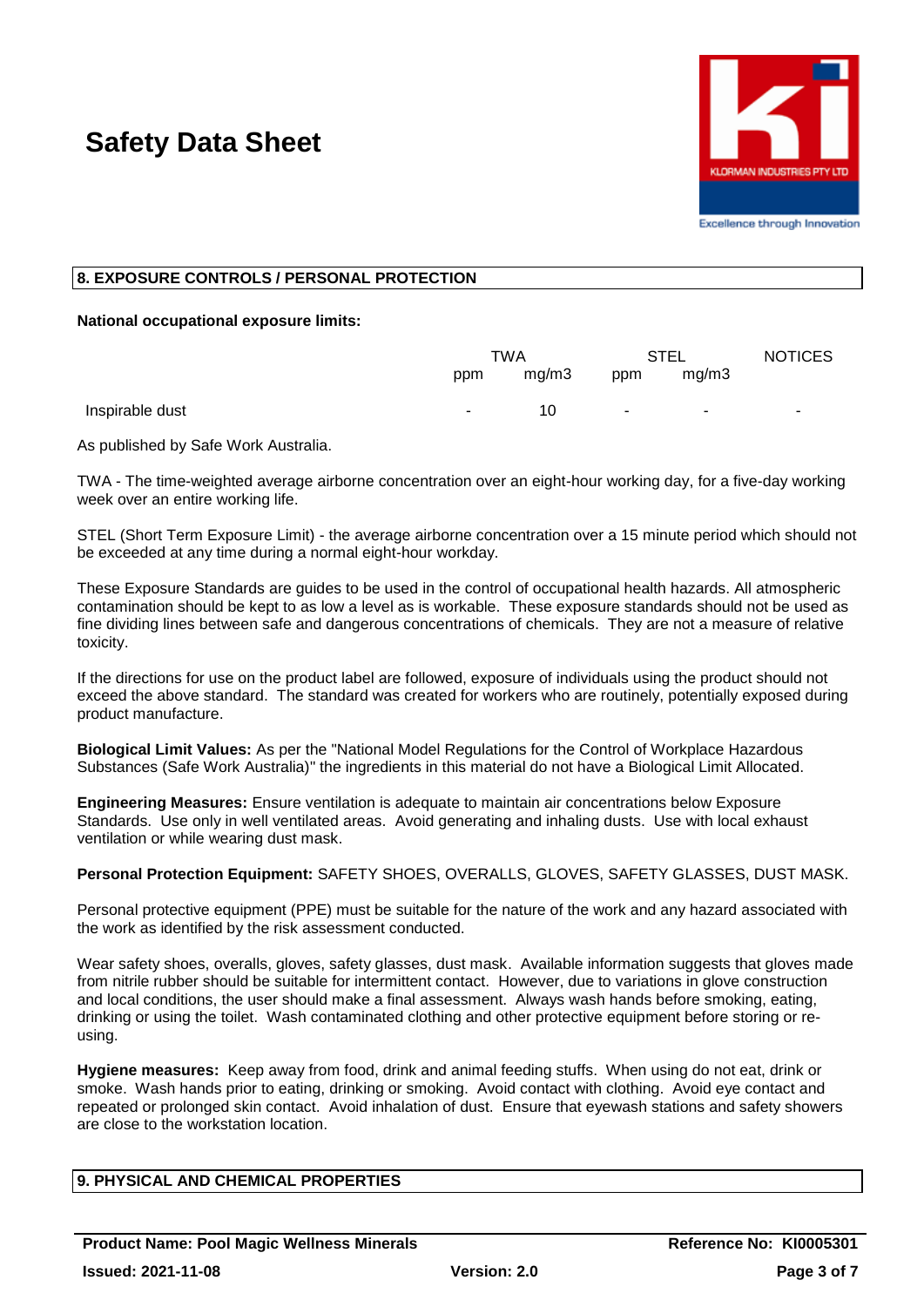

**Excellence through Innovation** 

| <b>Crystalline Solid</b> |  |  |  |
|--------------------------|--|--|--|
| White                    |  |  |  |
| Odourless                |  |  |  |
|                          |  |  |  |

**Solubility:** Soluble in water **Specific Gravity:** 2.325 **Density:** N Av **Relative Vapour Density (air=1):** N App **Vapour Pressure (20 °C):** N App **Flash Point (°C):** N App **Flammability Limits (%):** N App **Autoignition Temperature (°C):** N App **Melting Point/Range (°C):** 708 **Boiling Point/Range (°C):** 1412 **pH:** N Av **Viscosity:** N App **Total VOC (g/Litre):** N Av

(Typical values only - consult specification sheet)  $N Av = Not available, N App = Not applicable$ 

#### **10. STABILITY AND REACTIVITY**

**Chemical stability:** This material is thermally stable when stored and used as directed.

**Conditions to avoid:** Elevated temperatures and sources of ignition.

**Incompatible materials:** Oxidising agents.

**Hazardous decomposition products:** Chlorine hydride and magnesium oxide.

**Hazardous reactions:** No known hazardous reactions.

## **11. TOXICOLOGICAL INFORMATION**

No adverse health effects expected if the product is handled in accordance with this Safety Data Sheet and the product label. Symptoms or effects that may arise if the product is mishandled and overexposure occurs are:

#### **Acute Effects**

**Inhalation:** Material may be an irritant to mucous membranes and respiratory tract.

**Skin contact:** Contact with skin may result in irritation.

**Ingestion:** Swallowing can result in nausea, vomiting and irritation of the gastrointestinal tract.

**Eye contact:** May be an eye irritant. Exposure to the dust may cause discomfort due to particulate nature. May cause physical irritation to the eyes.

#### **Acute toxicity**

**Inhalation:** This material has been classified as not hazardous for acute inhalation exposure. Acute toxicity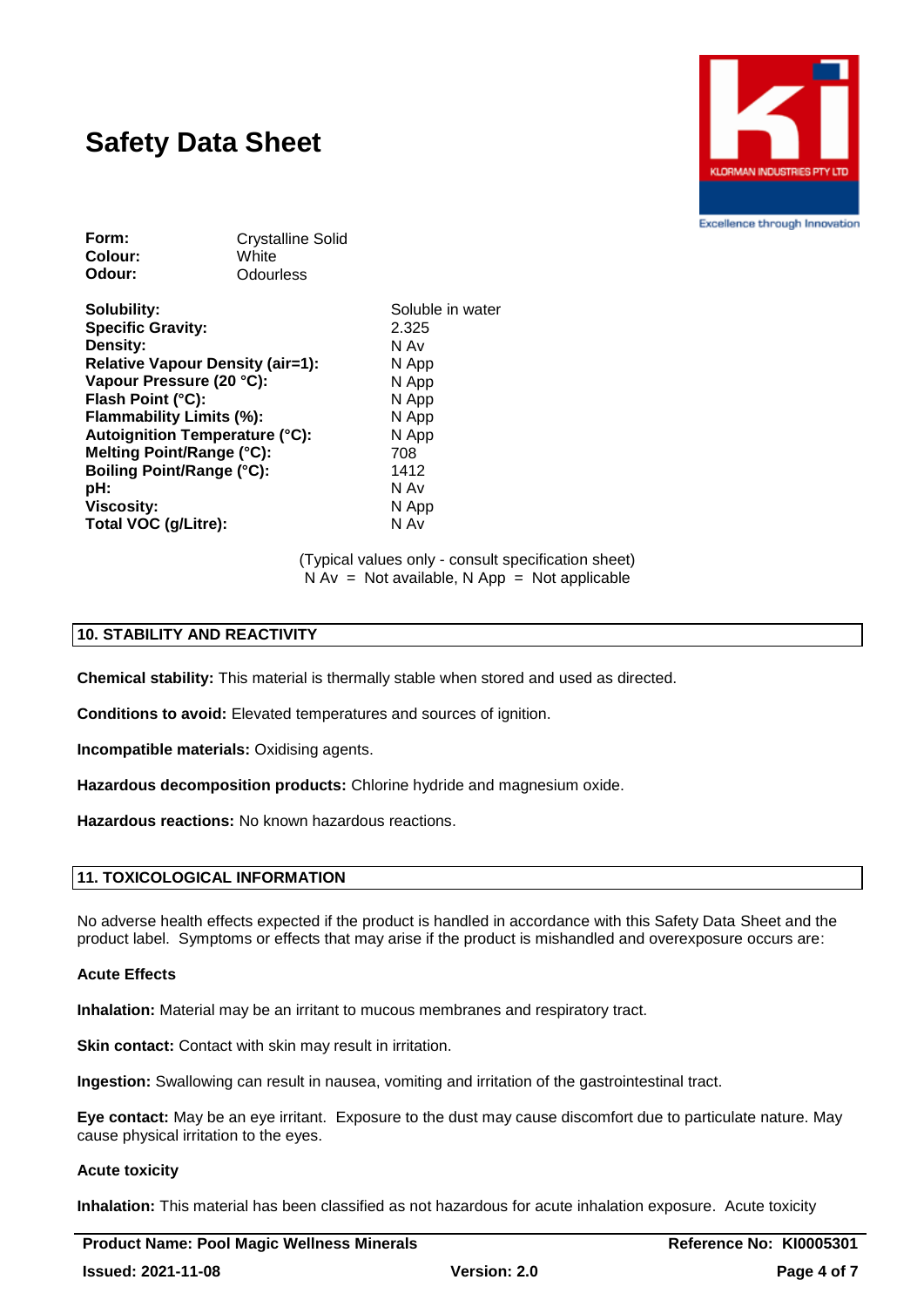

Excellence through Innovation

estimate (based on ingredients):  $LC_{50} > 5.0$  mg/L for dust.

**Skin contact:** This material has been classified as not hazardous for acute dermal exposure. Acute toxicity estimate (based on ingredients):  $LD_{50} > 2,000$  mg/Kg bw

**Ingestion:** This material has been classified as not hazardous for acute ingestion exposure. Acute toxicity estimate (based on ingredients):  $LD_{50} > 2,000$  mg/Kg bw

**Corrosion/Irritancy:** Eye: this material has been classified as not corrosive or irritating to eyes. Skin: this material has been classified as not corrosive or irritating to skin.

**Sensitisation:** Inhalation: this material has been classified as not a respiratory sensitiser. Skin: this material has been classified as not a skin sensitiser.

**Aspiration hazard:** This material has been classified as not an aspiration hazard.

**Specific target organ toxicity (single exposure):** This material has been classified as not a specific hazard to target organs by a single exposure.

## **Chronic Toxicity**

**Mutagenicity:** This material has been classified as not a mutagen.

**Carcinogenicity:** This material has been classified as not a carcinogen.

**Reproductive toxicity (including via lactation):** This material has been classified as not a reproductive toxicant.

**Specific target organ toxicity (repeat exposure):** This material has been classified as not a specific hazard to target organs by repeat exposure.

## **12. ECOLOGICAL INFORMATION**

Avoid contaminating waterways.

**Acute aquatic hazard:** This material has been classified as not hazardous for acute aquatic exposure. Acute toxicity estimate (based on ingredients): > 100 mg/L

**Long-term aquatic hazard:** This material has been classified as not hazardous for chronic aquatic exposure. Non-rapidly or rapidly degradable substance for which there are adequate chronic toxicity data available OR in the absence of chronic toxicity data, Acute toxicity estimate (based on ingredients): >100 mg/L, where the substance is not rapidly degradable and/or BCF  $<$  500 and/or log Kow  $<$  4.

**Ecotoxicity:** No information available.

**Persistence and degradability:** No information available.

**Bioaccumulative potential:** No information available.

**Mobility:** No information available.

## **13. DISPOSAL CONSIDERATIONS**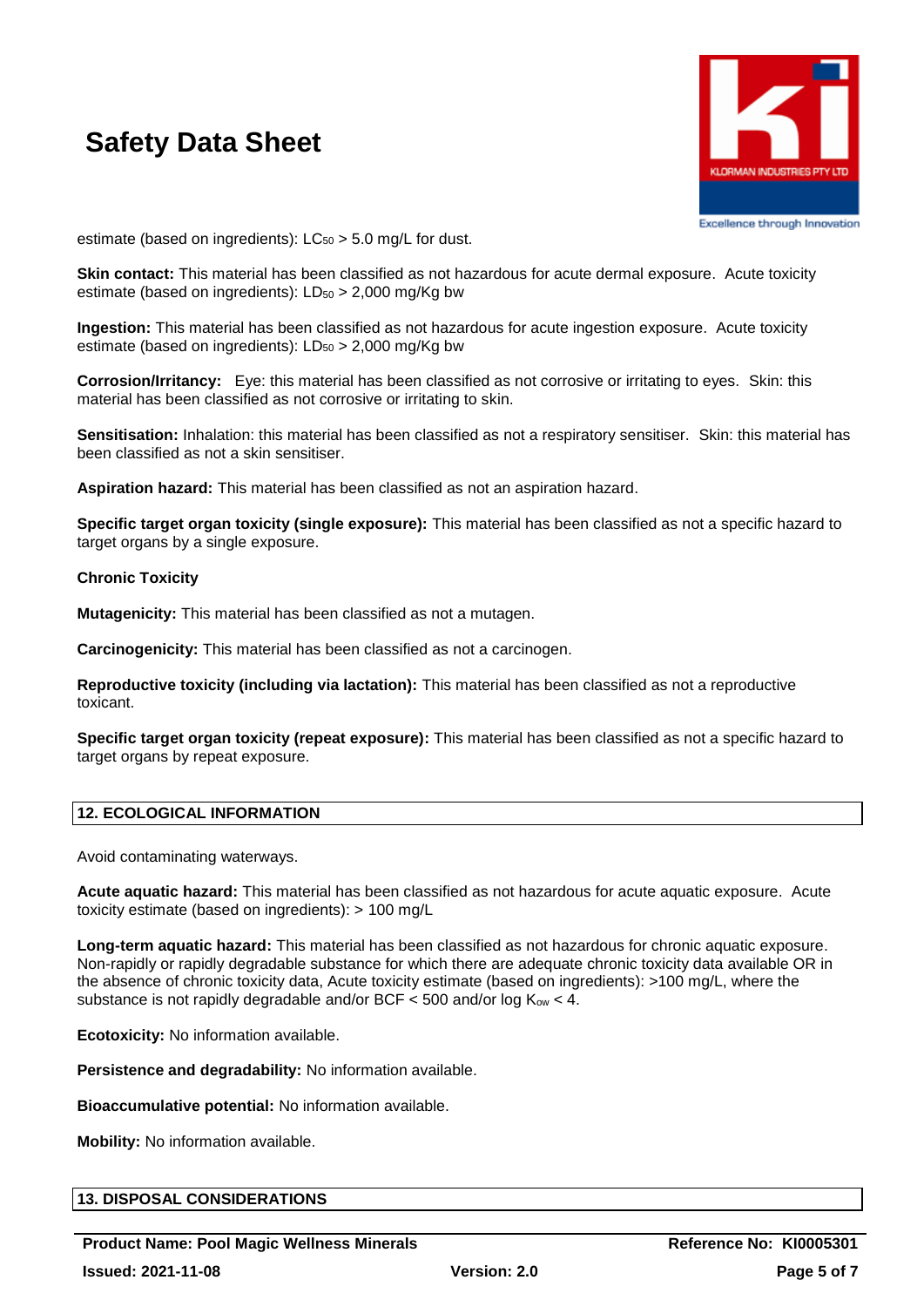

**Excellence through Innovation** 

Persons conducting disposal, recycling or reclamation activities should ensure that appropriate personal protection equipment is used, see "Section 8. Exposure Controls and Personal Protection" of this SDS.

If possible material and its container should be recycled. If material or container cannot be recycled, dispose in accordance with local, regional, national and international Regulations.

## **14. TRANSPORT INFORMATION**

## **ROAD AND RAIL TRANSPORT**

Not classified as Dangerous Goods by the criteria of the "Australian Code for the Transport of Dangerous Goods by Road & Rail" and the "New Zealand NZS5433: Transport of Dangerous Goods on Land".

## **MARINE TRANSPORT**

Not classified as Dangerous Goods by the criteria of the International Maritime Dangerous Goods Code (IMDG Code) for transport by sea.

## **AIR TRANSPORT**

Not classified as Dangerous Goods by the criteria of the International Air Transport Association (IATA) Dangerous Goods Regulations for transport by air.

## **15. REGULATORY INFORMATION**

### **This material is not subject to the following international agreements:**

Montreal Protocol (Ozone depleting substances) The Stockholm Convention (Persistent Organic Pollutants) The Rotterdam Convention (Prior Informed Consent) Basel Convention (Hazardous Waste) International Convention for the Prevention of Pollution from Ships (MARPOL)

### **This material/constituent(s) is covered by the following requirements:**

The Standard for the Uniform Scheduling of Medicines and Poisons (SUSMP) established under the Therapeutic Goods Act (Commonwealth): Not Applicable.

AICIS Status: All components of this product are listed on or exempt from the Australian Inventory of Industrial Chemicals (AIIC).

## **16. OTHER INFORMATION**

Reason for issue: Revised

This Safety Data Sheet has been prepared by Chemical Data Services Pty Ltd on behalf of its client.

Safety Data Sheets are updated frequently. Please ensure that you have a current copy.

This information was prepared in good faith from the best information available at the time of issue. It is based on the present level of research and to this extent we believe it is accurate. However, no guarantee of accuracy is made or implied and since conditions of use are beyond our control, all information relevant to usage is offered without warranty. The manufacturer will not be held responsible for any unauthorised use of this information or for any modified or altered versions.